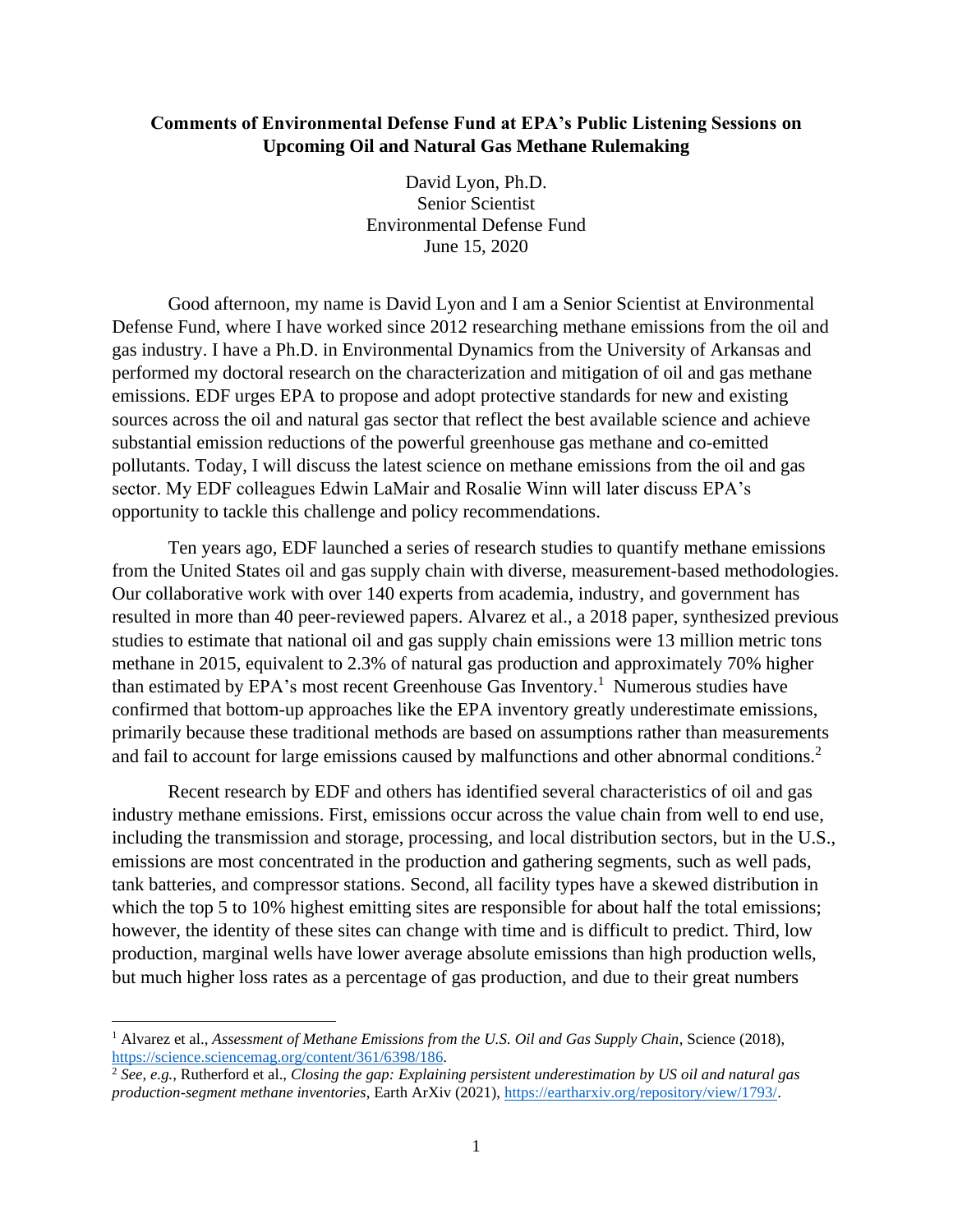contribute a substantial fraction of total emissions. Fourth, emissions can almost always be mitigated once detected, sometimes with a simple repair to stop a leak, other times by implementing operational and/or equipment changes that improves a site's efficiency.

Since late 2019, I have been the science lead on EDF's Permian Methane Analysis Project, which uses several peer-reviewed measurement approaches to quantify oil and gas methane emissions in the Permian Basin, then posts the emissions data on the public website PermianMAP.org to facilitate mitigation. Several papers by EDF and collaborating scientists have revealed insights about the Permian Basin and I would encourage EPA to consider these as the agency develops protective national standards. Zhang et al., a 2020 paper, estimates the basin loss rate is 3.7% of gas production, substantially higher than the national average.<sup>3</sup> Lyon et al. 2021 found a similar loss rate of 3.3% in the core production area of the Delaware sub-Basin in March 2020 using aircraft and tower-based measurements; the paper reports that the loss rate temporarily dropped to 1.9% in April 2020 when oil price crashed due but recovered to pre-crash levels by summer 2020. <sup>4</sup> Robertson et al., a 2020 paper, determined that New Mexico Permian well pad emissions were 5 to 9 times higher than EPA estimates.<sup>5</sup> Complex well pads with tanks or compressors, including many with marginal production, had about 20 times higher average emissions than simple pads with only a wellhead. In addition to quantifying methane emissions, we performed a series of helicopter-based infrared camera surveys to determine that around 5% of flares are unlit and venting gas. Finally, Cusworth et al. 2021, used an aerial remote sensing approach to quantify over  $1,100$  large methane sources in the Permian.<sup>6</sup> In support of previous research, they find that both the gathering sector and flares are large sources of emissions; additionally, they assess the intermittency of large sources and find on average large sources are emitting 26% of the time.

Our scientific understanding of oil and gas methane emissions has expanded greatly over the last decade and can inform effective regulations for reducing emissions. First, emissions can occur across the supply chain so regulations must have comprehensive coverage. Marginal well pads can have high methane emissions and should be included within programs such as leak detection and repair. Second, due to the skewed distribution of emission rates, the speed of detecting and stopping large emission sources is most critical for reducing total emissions. Third, since large emissions can be episodic, after a screening approach finds a high emitting site, follow-up surveys must not only look for ongoing leaks, but equipment and operational issues that could trigger high emission events such as an undersized tank control system. Finally, regulations should be based on the best available science and incorporate flexible, performancebased approaches that incentivize the continued development and use of advanced technologies

<sup>3</sup> Zhang et al., *Quantifying methane emissions from the largest oil-producing basin in the United States from space*, Sci. Advances (2020),<https://advances.sciencemag.org/content/6/17/eaaz5120/tab-pdf>

<sup>4</sup> Lyon et al., *Concurrent variation in oil and gas methane emissions and oil price during the COVID-19 pandemic*, Atmos. Chem. Phys. (2021)[, https://acp.copernicus.org/articles/21/6605/2021/](https://acp.copernicus.org/articles/21/6605/2021/)

<sup>5</sup> Robertson et al., *New Mexico Permian Basin Measured Well Pad Methane Emissions Are a Factor of 5–9 Times Higher Than U.S. EPA Estimates*, Envtl. Sci. Tech. (2020),<https://pubs.acs.org/doi/abs/10.1021/acs.est.0c02927>

<sup>6</sup> Cusworth et al., *Intermittency of Large Methane Emitters in the Permian Basin*, Envtl. Sci. Tech. Letters (2021), <https://pubs.acs.org/doi/abs/10.1021/acs.estlett.1c00173>